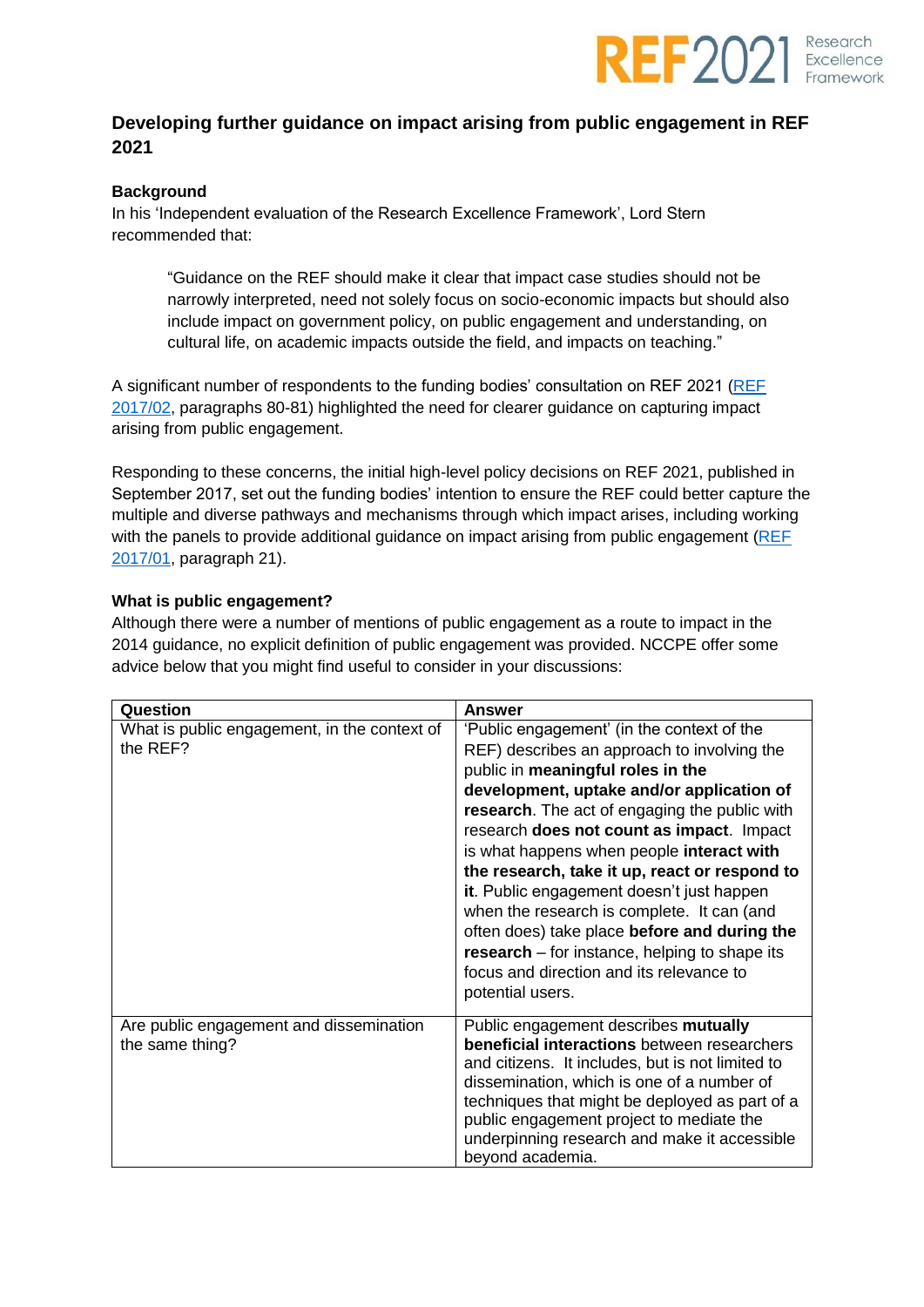| Who are the 'public' in public engagement?<br>How does public engagement sit alongside<br>other kinds of user engagement? | There are found broad professional groups<br>who might have an interest in research:<br>Policy makers<br>Civil society organisations, e.g.<br>charities<br>Practitioners and professionals<br><b>Businesses and SMEs</b><br>The roles played by the public when they<br>engage with research are often associated<br>with one of these professional groups. Publics<br>might be defined as voters; learners; patients<br>or service users; or as communities with a<br>particular shared interest or who live in the<br>same place etc. Speaking generically about<br>'the public' should be avoided where possible. |
|---------------------------------------------------------------------------------------------------------------------------|----------------------------------------------------------------------------------------------------------------------------------------------------------------------------------------------------------------------------------------------------------------------------------------------------------------------------------------------------------------------------------------------------------------------------------------------------------------------------------------------------------------------------------------------------------------------------------------------------------------------|
|                                                                                                                           | One could argue that all of these groups<br>constitute, in their totality, the 'public' of public<br>engagement; or that 'public engagement'<br>refers just to engagement of citizens, as<br>opposed to people in professional capacities.                                                                                                                                                                                                                                                                                                                                                                           |

# **Barriers to submitting case studies featuring public engagement**

The [evaluation of REF 2014 impact case studies](https://www.kcl.ac.uk/sspp/policy-institute/publications/Analysis-of-REF-impact.pdf) carried out by Kings College London and Digital Science demonstrated that a great diversity of impact types were in fact submitted. Similarly, the [NCCPE's review](https://www.publicengagement.ac.uk/sites/default/files/publication/nccpe_ref_review_executive_summary.pdf) estimated that around 45% of the total case study sample included some reference to public engagement.

However, both the Stern Review and the consultation reflected a concern that some types of impact, including those based around public engagement, were narrowly interpreted, or not well understood by the academic community, and that institutions were cautious about submitting such case studies in 2014. There is anecdotal evidence supporting this, with many people claiming that they were discouraged from submitting such case studies in 2014, and that in the run up to REF 2021, similar caution and restraint is being encouraged by many REF teams.

## *What are the challenges to be overcome?*

In order to understand more fully the reasons why institutions might be reluctant to submit case studies based on public engagement, we would like you to answer the following questions:

- Can you think of an example of a case study that was not submitted to REF 2014 or might not be submitted to REF 2021 because of institutional concerns around submitting case studies based around public engagement? What were/are the perceived barriers?
- Can you think of a case study based on public engagement that *was* submitted to REF 2014? In what ways – if at all – did it differ from those case studies featuring public engagement that were not submitted (e.g. scale, type of impact, beneficiaries)?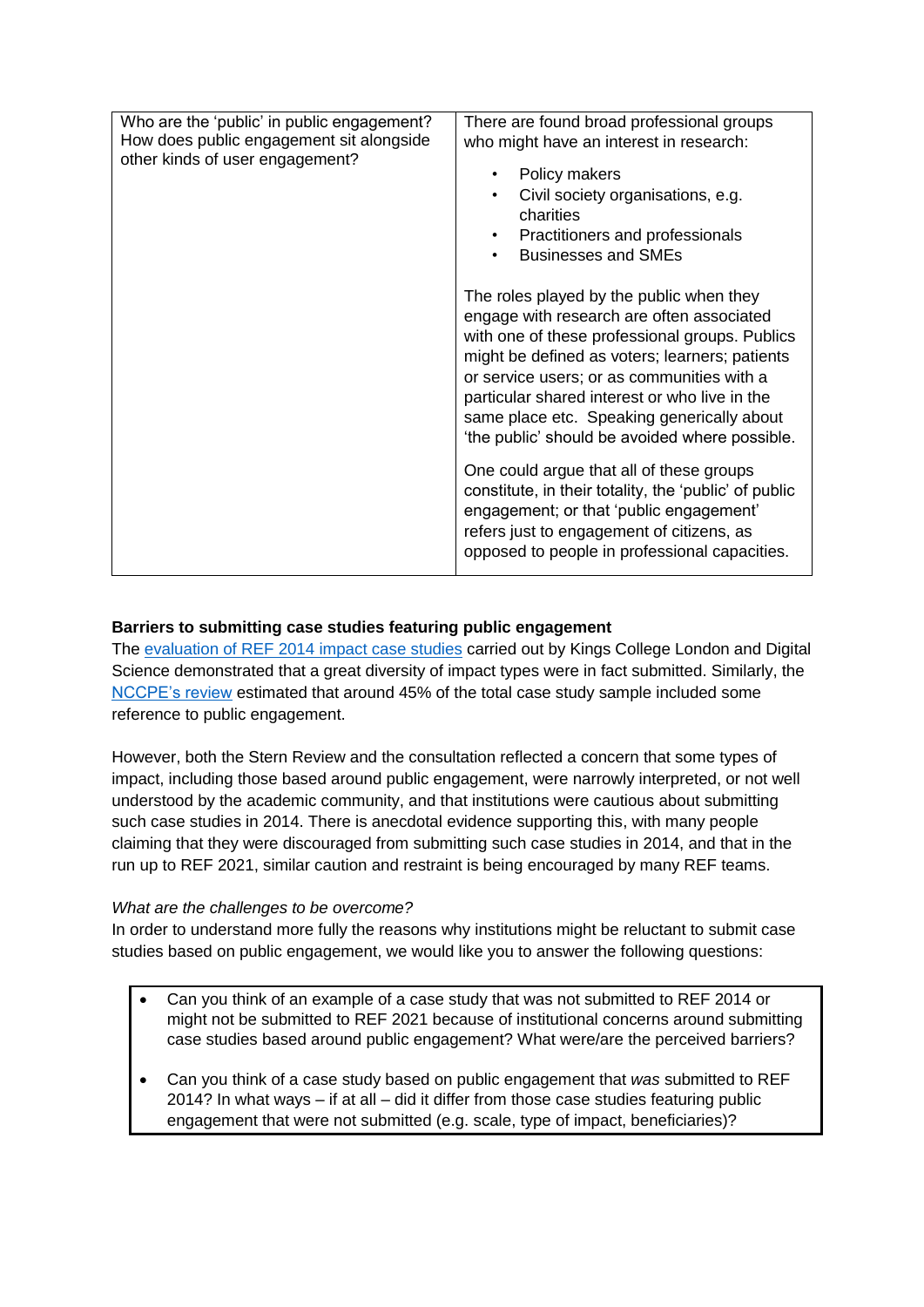## *Overcoming institutions' concerns*

Lord Stern's review highlighted a perception within HEIs that some kinds of impact were likely to be valued more highly than others, and that this discouraged impacts arising from public engagement (and cultural engagement) from being submitted to REF 2014.

Anecdotal evidence suggested that there was a **perceived hierarchy of impact value**, held within institutions with some types of impact being more valued than others. Similarly, institutions were reported to have **limited confidence in the validity of certain types of evidence of impact**. For example, commercial impacts that could offer quantitative evidence of products sold or profits made were deemed by institutions to be a 'safer bet' than impacts on public understanding arising from cultural engagement.

However, [the NCCPE review](https://www.publicengagement.ac.uk/sites/default/files/publication/nccpe_ref_review_executive_summary.pdf) suggests that there was no significant difference in the scoring of case studies mentioning public engagement as a route to impact. Based on a small sample, they estimate that around 32% of the case studies featuring at least three mentions of engaging with the public were assessed as 3\* and 4\* (compared with 35% of case studies overall).

- How can REF guidance address the concerns that persist around case studies with public engagement as a pathway to impact?
- What broad areas should the guidance cover?

## *Format and presentation of guidance*

In REF 2014, guidance on impacts arising from public engagement was provided within the impact section of the panel criteria. The call for more detailed guidance raises several questions around the most effective way to present it, including (but not limited to):

- To what extent might distinguishing impacts arising from public engagement actually increase HEIs' concerns? Are they perceived to require additional effort, for example, in explaining the link to research?
- What level of detail is appropriate/helpful? How do we provide clarification without being perceived to be prescriptive?
- Are there any problems around terminology or definitions that need to be resolved?

## **NCCPE's pathways to impact framework and impact indicators**

NCCPE have developed a framework which allows researchers and institutions to talk explicitly and robustly about how impacts arise from all forms of interaction with society, whether with citizens, policy makers, professionals, businesses etc. This pragmatic representation of different pathways to impact aims to reduce ambiguity and vagueness in discussions of public engagement. The framework is included in Annex 1. A much more detailed 'step by step' guide through the framework is available on request.

Bearing in mind the questions above:

- What concepts do you find helpful in the diagrams?
- Are there any aspects that you find problematic or confusing? Why?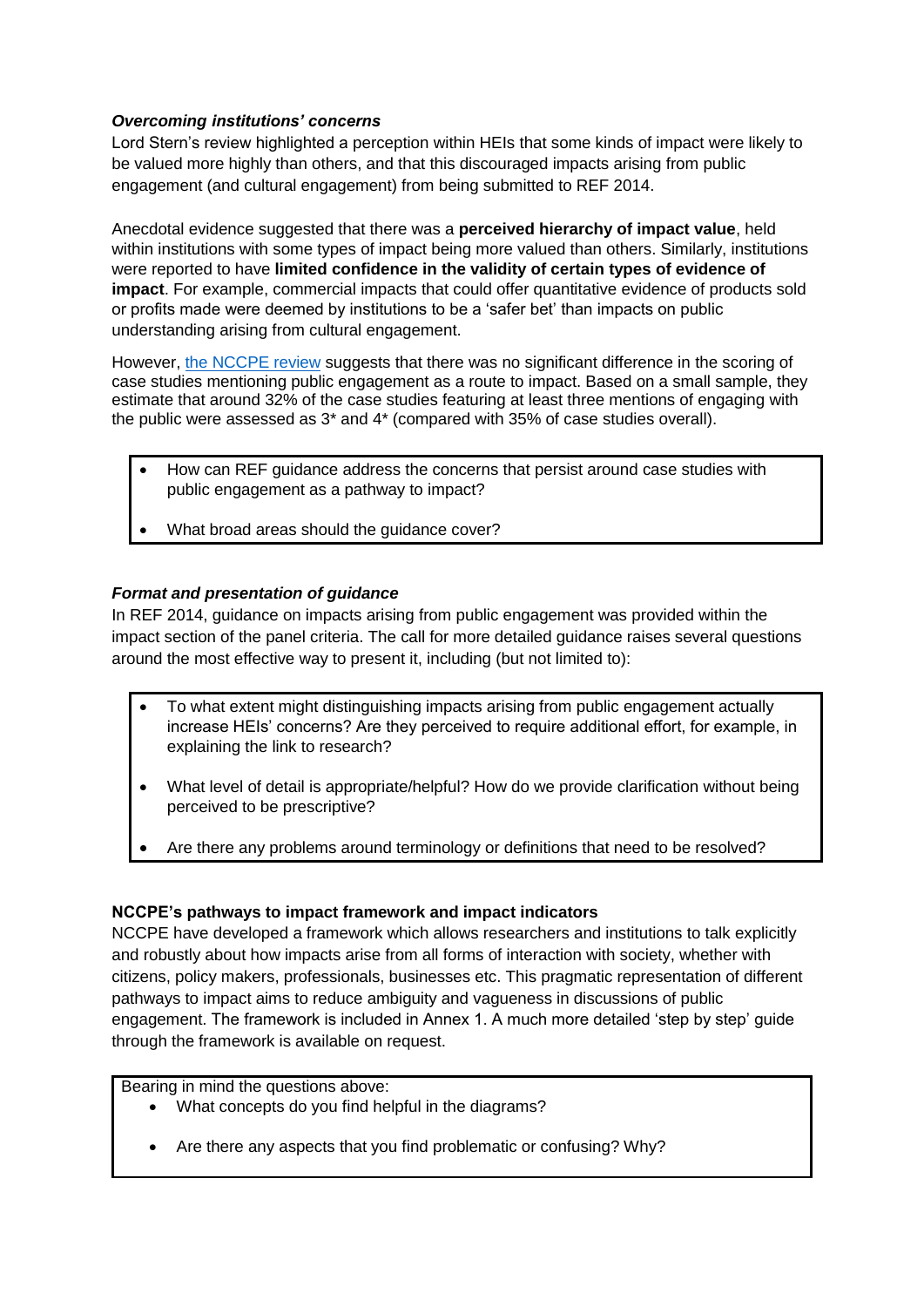- Are there other 'pathways' (not included in the NCCPE framework) that you think could help people better understand impacts arising from public engagement (and other forms of interaction)?
- To what extent and in what ways could these diagrams (or similar) be incorporated into REF guidance?
- What additional information/detail would you require?
- Are there other frameworks you are aware of which you would recommend?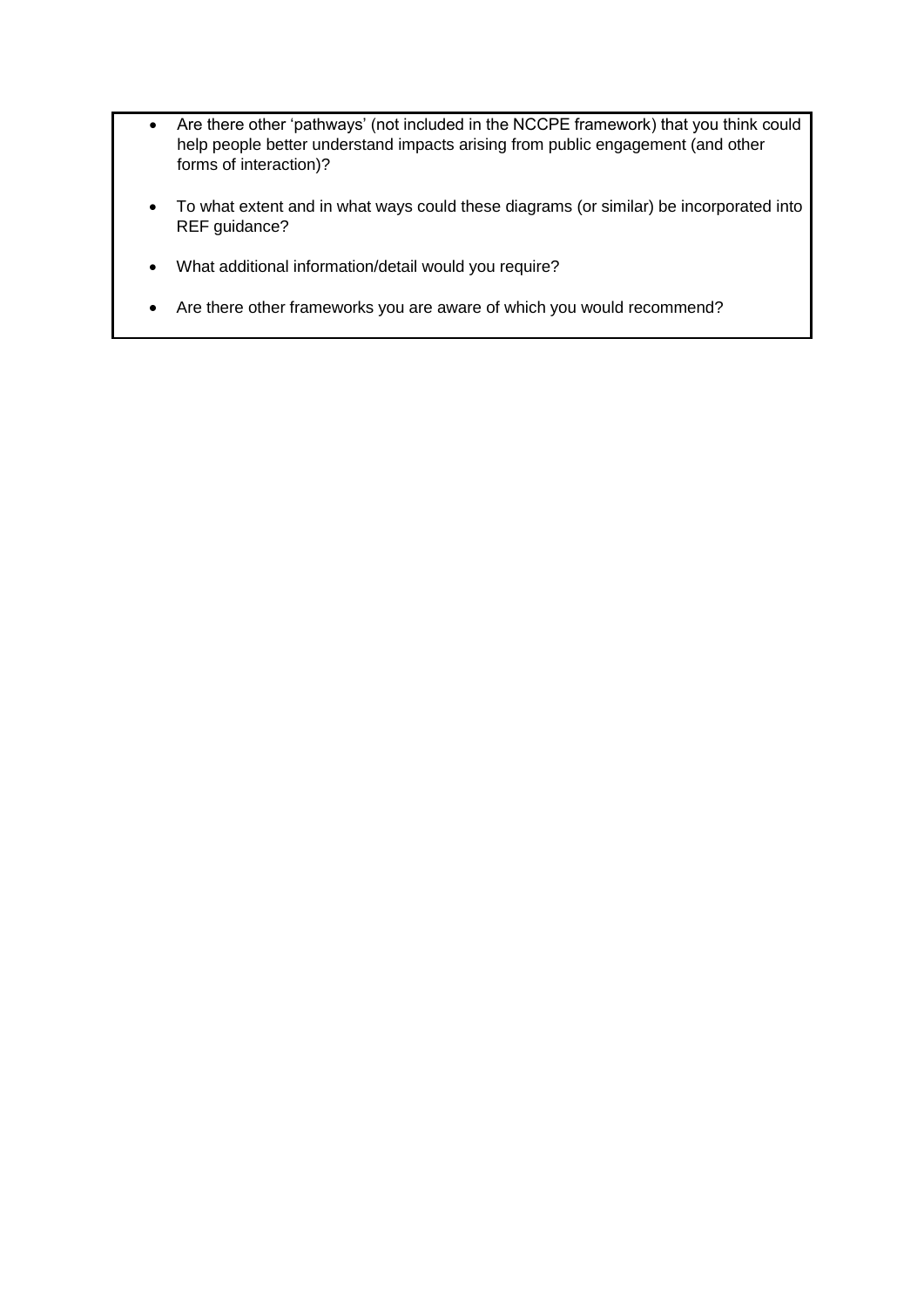#### **Need**

Who has a stake in the research, 'beyond academia'?

What need is the research able to address?

#### **Research input & mediation**

What is the research and how is it being mediated to make it accessible to potential users?

#### Research uptake

What happens as a result? What is influenced as a result of this interaction?

#### **Outcomes and impacts**

What has changed as a result, to which aspects of public life?

#### Impacts

What contribution have these changes made to the world 'beyond academia'? What public benefit has been realised?

Who has benefited?

| Policy makers Civil society<br><b>Publics:</b> citizens                                                                                                                   | Practitioners and professionals<br>communities of place and interest<br>service users                                                                                         | <b>Businesses and SMEs</b><br>employees<br>customers                                                                                                            |
|---------------------------------------------------------------------------------------------------------------------------------------------------------------------------|-------------------------------------------------------------------------------------------------------------------------------------------------------------------------------|-----------------------------------------------------------------------------------------------------------------------------------------------------------------|
| <b>PATHWAY ONE</b><br><b>Understanding</b><br><b>Exploring meaning and</b><br>values                                                                                      | <b>PATHWAY TWO</b><br><b>Capability</b><br>Enhancing skills, behaviour &<br>networks                                                                                          | <b>PATHWAY THREE</b><br><b>Innovation</b><br>Improving policies and practice<br>and the way the world works                                                     |
| <b>RESEARCH / EXPERTISE</b>                                                                                                                                               | <b>RESEARCH / EXPERTISE</b>                                                                                                                                                   | <b>RESEARCH / EXPERTISE</b>                                                                                                                                     |
| Expression<br>Critique<br>Re-framing debate                                                                                                                               | Tools and training<br>Resources<br><b>Networks</b>                                                                                                                            | Evidence<br>Inquiry<br>Deliberation                                                                                                                             |
| Conversation<br>Debate<br>Representation<br>Interpretation                                                                                                                | Professional practices<br>Social practices<br>Connectivity<br>Ethics<br>٠                                                                                                     | Policy making<br>Planning<br>Decision making<br><b>Measurement routines</b>                                                                                     |
| <b>CONCEPTUAL &amp;</b><br><b>ATTITUDINAL OUTCOMES</b><br><b>Building awareness,</b><br>reflexivity & understanding                                                       | <b>CAPACITY BUILDING</b><br><b>OUTCOMES</b><br>Building skills, networks and<br>community                                                                                     | INSTRUMENTAL<br><b>OUTCOMES</b><br>Stimulating innovation<br>and practical change                                                                               |
| <b>Evidenced changes to</b><br>Discourse<br>Knowledge & awareness<br>Attitudes & values<br>Meaning / sense making<br>Enjoyment                                            | Capabilities<br>٠<br>Performance<br>Access & involvement<br>Behaviour<br>٠<br>Cooperation<br>٠                                                                                | Strategies and plans<br>Practices<br>Policies / regulations<br>Products and services<br>٠<br>Budgeting & investment                                             |
| <b>Social capital</b><br><b>Human capital</b>                                                                                                                             | <b>Quality of life</b><br><b>Health</b>                                                                                                                                       | <b>Environment</b><br><b>Prosperity</b>                                                                                                                         |
| Education & skills<br>Civic<br>Social mobility<br>involvement<br>Participation in<br>Volunteering<br>learning, sport<br>Trust in others<br>and culture<br>Social cohesion | Personal well<br><b>Effectiveness</b><br>being (happiness,<br>of services<br>life satisfaction)<br>Experience<br>Access to services<br>of services<br>Relationships<br>Safety | Wealth creation<br>Enhanced<br>Income equality<br>Natural<br>Efficiency<br>Built<br>$\blacksquare$<br>Personal<br>Heritage<br>finances<br>Lived<br>environments |
| <b>Policy makers</b><br>Civil society<br><b>Publics:</b><br>citizens                                                                                                      | Practitioners and professionals<br>communities of place and interest<br>service users                                                                                         | <b>Businesses and SMEs</b><br>employees<br>customers                                                                                                            |

The next page shows how one of the outcome areas (social capital) might be expanded to offer more detail: